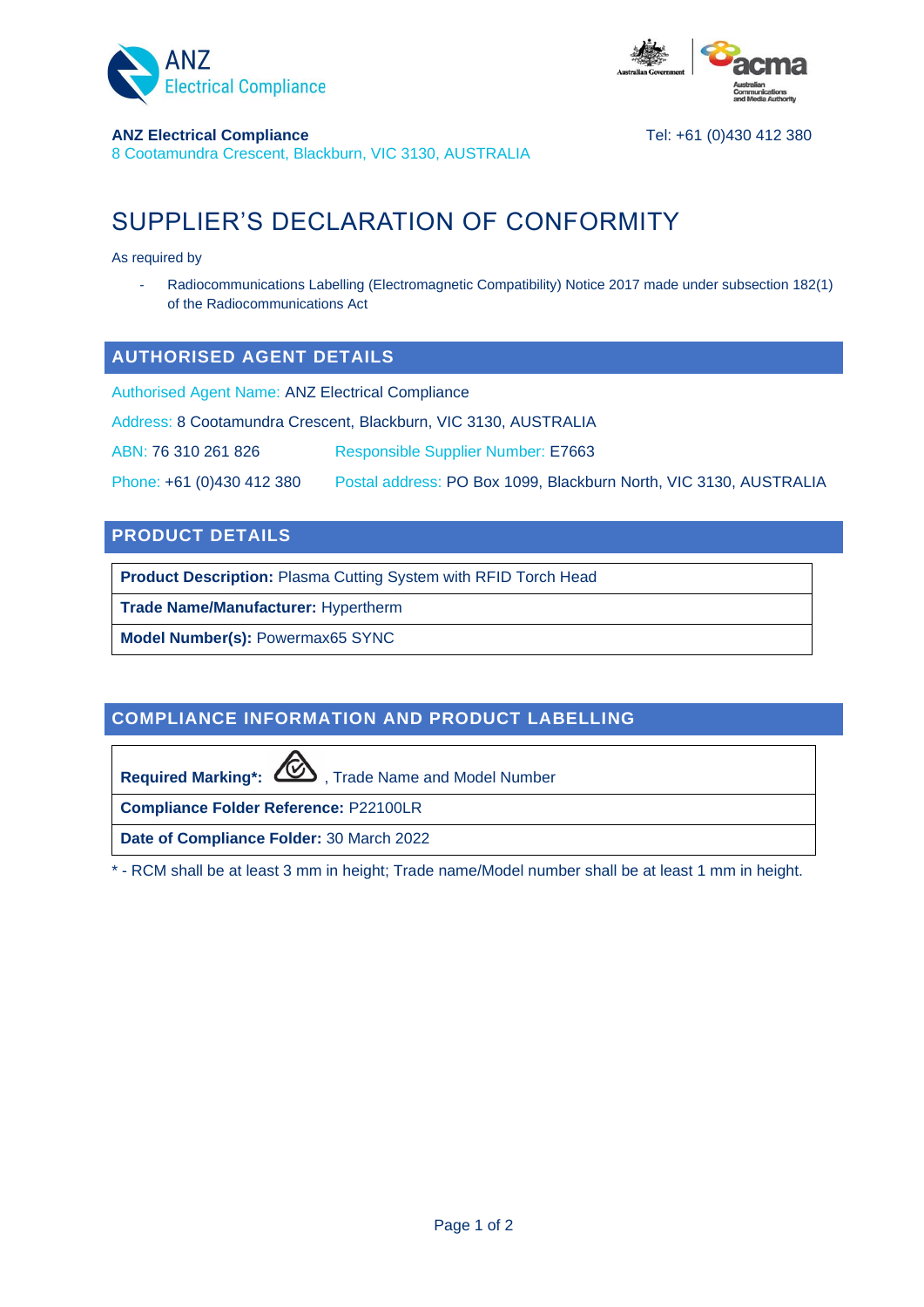



#### **ANZ Electrical Compliance** Tel: +61 (0)430 412 380

8 Cootamundra Crescent, Blackburn, VIC 3130, AUSTRALIA

## **COMPLIANCE – APPLICABLE STANDARDS AND OTHER SUPPORTING DOCUMENTS**

Having had regard to these documents, I am satisfied the above mentioned product complies with the requirements of the relevant ACMA Standards made under the Radiocommunications Act 1992.

The table below lists the details of the documents the above statement was made.

| Compliance<br>Level | Standard(s)                                                                                     | Report number | Accreditation<br>(if required) |
|---------------------|-------------------------------------------------------------------------------------------------|---------------|--------------------------------|
| 3 (High<br>Risk)    | Radiocommunications (Electromagnetic<br>Compatibility) Standard 2017<br>(IEC 60974-10:2014 +A1) | R-6404N-1     | <b>ANAB</b>                    |

### **DECLARATION**

I hereby declare that:

1. I am authorised to make this declaration on behalf of the Company mentioned above,

2. the contents of this form are true and correct,

3. the product mentioned above complies with the applicable above mentioned standards and all products supplied under this declaration will be identical to the product identified above, and

4. I understand under section 137.1 of the Criminal Code Act 1995, it is an offence to knowingly provide false or misleading information to a Commonwealth entity.

Joshua HUANG On 30 March 2022 Compliance Specialist ANZ Electrical Compliance